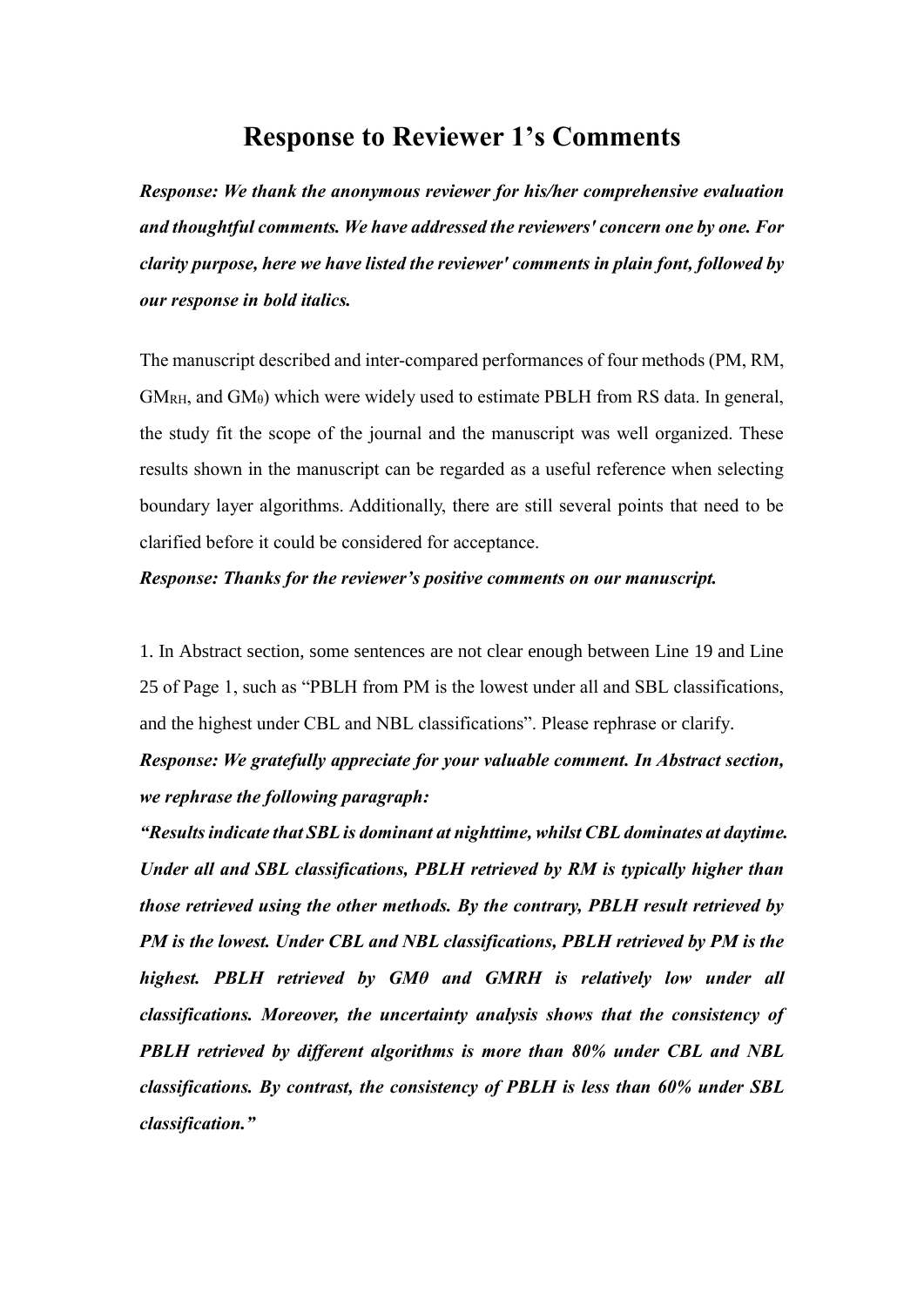2. The study focused on estimating the performances of four PBLH calculation methods. But, in the Introduction section, the description of the advance of the subject (namely, the various comparison and estimation of PBLH methods in existing research) is not sufficient enough.

*Response: Per your kind suggestion. We have made a further comparative study on the existing PBLH inversion methods, which have been added to the Introduction section in the revised manuscript.*

3. How much data were used in the study obtained from sites of Beijing, Wuhan, Changsha at 0600 UTC? Since the 0600 UTC is afternoon at local, there should be more CBL and NBL cases in these three cities (as shown in Figure 1 and Page 6 Line 1-2). *Response: We gratefully appreciate for your valuable comment. In this study, the RS data of Beijing, Wuhan and Changsha sites at 0600 UTC accounted for 13.17%, 2.15% and 2.16% of the data of their respective sites respectively. The proportion of RS data at 0600 UTC is very small, except at 0600 UTC, where CBL is dominant, and from other times as well as the overall time, SBL is still dominant, as shown in Figure 2.*

4. In addition to the TIL, have any additional indicators been added to filter data in order to remove cases under extreme weather conditions? Will the extreme weather, such as rain, snow, fog and storms, impact on the estimation of the boundary layer for RS data?

*Response: We gratefully appreciate for your valuable comment. This study focuses on comparing the performance of the retrieval methods. The presence or absence of cloud rejection and some weather extremes do not have a significant impact on the evaluation process in this study, as the evaluation is carried out under the same conditions. Zhang et al. (2020) compared the mean PBLHs under clear and cloudy conditions and found that the diurnal variation of PBLH is stronger under clear conditions than under cloudy conditions, but the trend of PBLH variation was consistent and the difference in PBLH was not significant.*